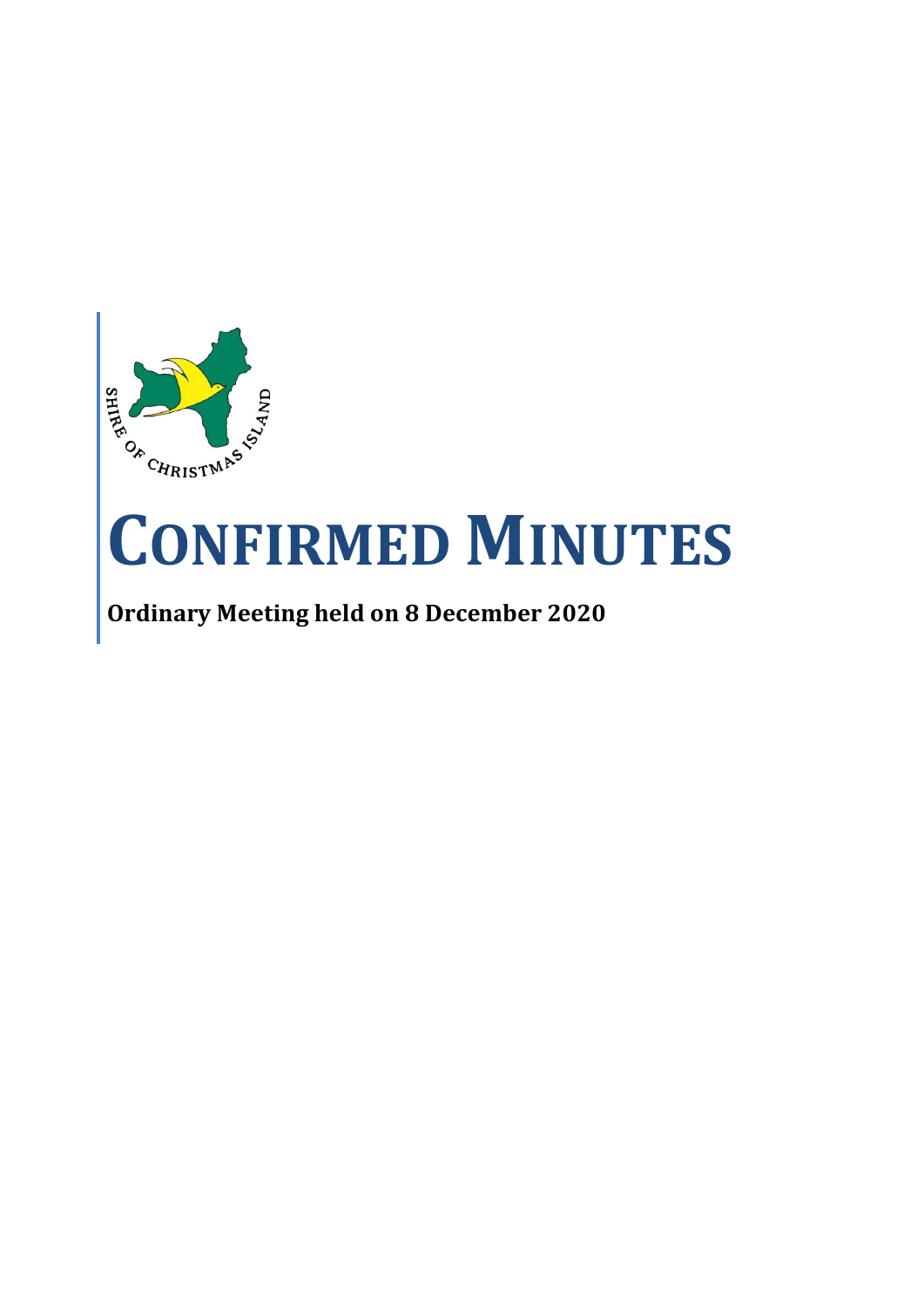

#### **SHIRE OF CHRISTMAS ISLAND**

#### **Confirmed Minutes of the Ordinary meeting of the Shire of Christmas Island Council held at the George Fam Chambers at 7.00pm on Tuesday 8 December 2020**

#### **TABLE OF CONTENTS**

| <b>Agenda</b><br>No. | <b>Item</b>                                                                                                                                                                                                                                     | Page           |
|----------------------|-------------------------------------------------------------------------------------------------------------------------------------------------------------------------------------------------------------------------------------------------|----------------|
|                      | <b>DECLARATION OF OPENING/ANNOUNCEMENT OF VISITORS</b>                                                                                                                                                                                          | 1              |
| $\mathbf{1}$         | 1.1<br>SHIRE PRESIDENT DECLARED THE MEETING OPEN AT 7.05PM                                                                                                                                                                                      |                |
|                      | RECORD OF ATTENDANCES/APOLOGIES/LEAVE OF ABSENCE GRANTED/DECLARATION OF<br>FINANCIAL/PROXIMITY & IMPARTIALITY INTERESTS                                                                                                                         |                |
| $\overline{2}$       | 2.1<br><b>RECORD OF ATTENDANCE</b>                                                                                                                                                                                                              |                |
|                      | 2.2<br><b>LEAVE OF ABSENCE</b>                                                                                                                                                                                                                  | $\mathbf{1}$   |
|                      | 2.3<br>APOLOGY                                                                                                                                                                                                                                  |                |
|                      | DECLARATION OF FINANCIAL/IMPARTIALITY/PROXIMITY INTEREST<br>2.4                                                                                                                                                                                 |                |
| 3                    | <b>RESPONSE TO PREVIOUS PUBLIC QUESTION TAKEN ON NOTICE</b>                                                                                                                                                                                     | $\mathbf{1}$   |
| 4                    | <b>PUBLIC QUESTION TIME</b>                                                                                                                                                                                                                     |                |
| 5                    | <b>APPLICATION FOR LEAVE OF ABSENCE</b>                                                                                                                                                                                                         |                |
| 6                    | PETITIONS/DEPUTATIONS/PRESENTATIONS                                                                                                                                                                                                             |                |
| 7                    | CONFIRMATION OF MINUTES OF PREVIOUS MEETING(S)/BUSINESS ARISING FROM<br><b>PREVIOUS MEETINGS</b><br>7.1<br>MINUTES OF ORDINARY COUNCIL MEETING HELD ON 17 NOVEMBER 2020<br>7.2<br><b>BUSINESS ARISING FROM THE MINUTES OF PREVIOUS MEETINGS</b> | $\mathbf{1}$   |
| 8                    | <b>ANNOUNCEMENTS BY THE PRESIDING MEMBER WITHOUT DISCUSSION</b>                                                                                                                                                                                 |                |
| 9                    | <b>COMMITTEE REPORTS</b>                                                                                                                                                                                                                        |                |
| 10                   | <b>OFFICER REPORTS</b>                                                                                                                                                                                                                          |                |
| 10.1                 | <b>CHIEF EXECUTIVE OFFICER</b>                                                                                                                                                                                                                  |                |
|                      | 10.1.1 ANNUAL REPORT                                                                                                                                                                                                                            | $\overline{2}$ |
|                      | 10.1.2 THE CHRISTMAS ISLAND FISHERY MANAGEMENT COMMITTEE                                                                                                                                                                                        |                |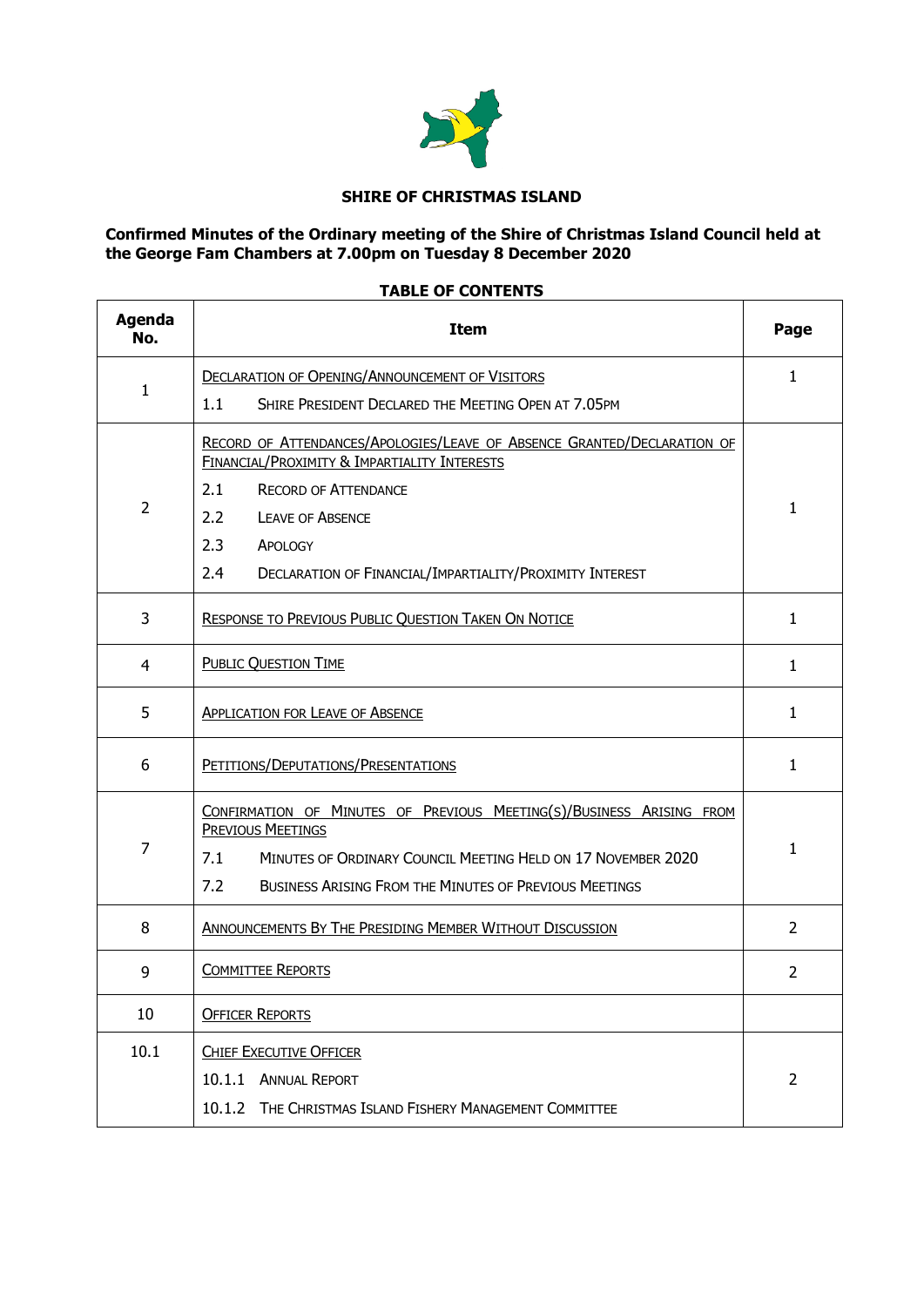| 10.2 | <b>MANAGER FINANCE AND IT</b><br>10.2.1 SCHEDULE OF ACCOUNTS - NOVEMBER 2020<br>10.2.2 FINANCIAL STATEMENTS - NOVEMBER 2020                           | 3 |
|------|-------------------------------------------------------------------------------------------------------------------------------------------------------|---|
| 10.3 | <b>MANAGER COMMUNITY/RECREATION SERVICES &amp; TRAINING</b>                                                                                           | 3 |
| 10.4 | <b>MANAGER WORK, SERVICES &amp; WASTE</b>                                                                                                             | 3 |
| 10.5 | <b>MANAGER GOVERNANCE, RESEARCH, POLICY AND GRANTS</b><br><b>DRAFT SOCI ISCNCET 2020 SUBMISSION</b><br>10.5.1<br>10.5.2 RATINGS CONSULTANT ENGAGEMENT | 3 |
| 11   | <b>ELECTED MEMBERS MOTIONS OF WHICH PREVIOUS NOTICE HAS BEEN GIVEN</b>                                                                                | 4 |
| 12   | NEW BUSINESS OF AN URGENT NATURE INTRODUCED BY DECISION OF THE MEETING                                                                                | 4 |
| 13   | <b>BEHIND CLOSED DOORS</b>                                                                                                                            | 4 |
| 14   | <b>CLOSURE OF MEETING</b><br>THE SHIRE PRESIDENT CLOSED THE MEETING AT 8:05PM                                                                         | 4 |
| 15   | DATE OF NEXT MEETING: 9 FEBRUARY 2021                                                                                                                 | 4 |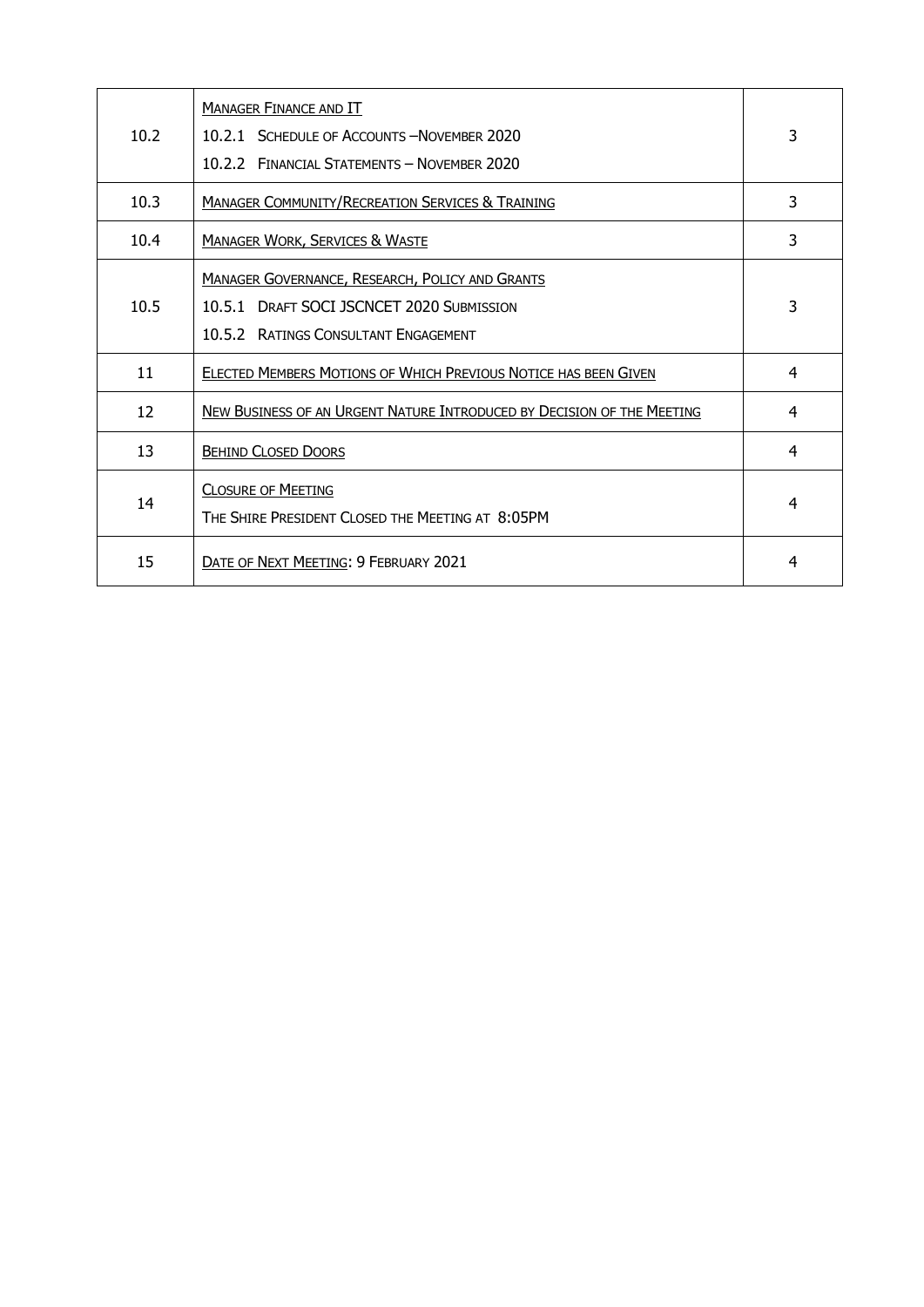

#### **CONFIRMED MINUTES**

**Ordinary Meeting of the Shire of Christmas Island held at the George Fam Chambers at 7.00pm on Tuesday 8 December 2020**

#### <span id="page-3-0"></span>**1 DECLARATION OF OPENING/ANNOUNCEMENT OF VISITORS**

1.1 The Shire President declared the meeting open at 7.05pm.

#### <span id="page-3-1"></span>**2 RECORD OF ATTENDANCE/APOLOGIES/LEAVE OF ABSENCE/ DECLARATIONS OF FINANCIAL INTEREST**

1.2 Record of Attendance Deputy President Cr Kee Heng **FOO**

> Chief Executive Officer **David PRICE** Manager Finance and Admin So Hon **GAN** Manager Research,Policy,Governance & Grants/Minute Taker Chris **SU** Manager Community/Recreation Services **Community/Recreation Services** Manager Works, Services & Waste Graeme **HEDDITCH**

Shire President Cr Gordon **THOMSON** Councillors Cr Kelvin Kok Bin **LEE** Cr Hafiz **MASLI** Cr Morgan Boon Hwa **SOH** Cr Azmi **YON** Cr Vincent Cheng-Siew **SAW** (7.05pm)

2.2 **Leave of Absence** Councillors **Councillors** Cr Philip **WOO** 

2.3 **Apologies**

Councillor Cr Farzian **ZAINAL**

- 2.4 **Declarations of Financial/Impartiality/Proximity Interest**
- <span id="page-3-2"></span>**3 RESPONSE TO PREVIOUS PUBLIC QUESTIONS TAKEN ON NOTICE**
- <span id="page-3-3"></span>**4 PUBLIC QUESTION TIME**
- <span id="page-3-4"></span>**5 APPLICATIONS FOR LEAVE OF ABSENCE**
- <span id="page-3-5"></span>**6 PETITIONS/DEPUTATIONS/PRESENTATIONS**
- <span id="page-3-6"></span>**7 CONFIRMATION OF MINUTES OF PREVIOUS MEETINGS/BUSINESS ARISING FROM THE MINUTES OF PREVIOUS MEETINGS**
- **7.1 Minutes of Ordinary Council Meeting held on 17 November 2020** Members considered the unconfirmed minutes.

| <b>Council Resolution</b> |     |                                                                                     |          |        |
|---------------------------|-----|-------------------------------------------------------------------------------------|----------|--------|
| Moved: Cr FOO             |     | <b>Seconded: Cr YON</b>                                                             | Res. No: | 122/20 |
|                           |     | That Council adopt the unconfirmed minutes of the 17 November 2020 Council Meeting. |          |        |
| <b>Carried:</b>           | 7/0 |                                                                                     |          |        |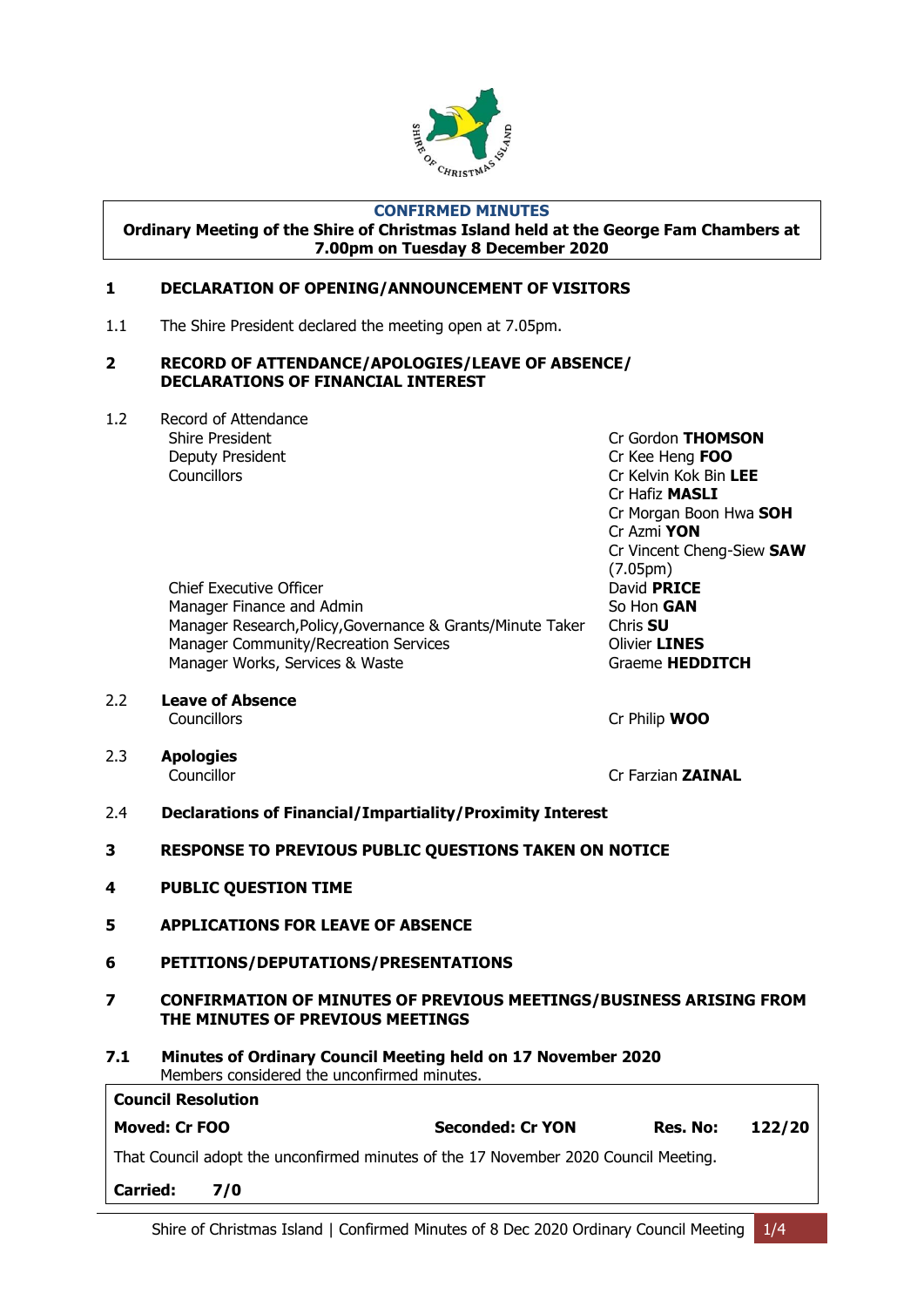#### **7.2 Business Arising from the Minutes of Previous Meetings**

#### <span id="page-4-0"></span>**8 ANNOUNCEMENTS BY PRESIDING MEMBER WITHOUT DISCUSSION**

8.1 Cr THOMSON recognised the visit of former SOCI CEO Dr. Kelvin MATTHEWS and his supervisor at Notre Dame University Dr. Martin DRUM and their participation at the inaugural Christmas Island Governance Forum on Wednesday 2<sup>nd</sup> November at the Poon Saan Community Hall.

A turnout of around 50 residents came to attend the forum, with many people participating in the Q and A session which ran for about an hour.

8.2 Cr THOMSON informed the Council that he was invited to the Shout Out Youth Forum BBQ on Monday 30<sup>th</sup> November, the culmination of a weekend of workshops with the Youth Affairs Council of WA who were engaged by the Islamic Council of Christmas Island through a grant for a weekend youth development program. Recognised the efforts of Cr Hafiz MASLI in organising the logistics and preparation for the youth weekend.

Cr THOMSON informed the Council that he read out a Youth Pledge at the forum that called on pledgers to listen to youth voices and include their views and support their participation in decisions that will affect their lives.

Cr THOMSON advised Council that youth participants of the Shout Out Youth Forum had created the Christmas Island Youth Association after the event, a pleasing development. It is a fulfilment of a long held goal of Council to see the youth become leaders. The Shire is supportive and has offered in-kind support to the new association should they need it.

8.3 Cr THOMSON notes that the works on the Foreshore Padang recreation precinct is almost completed. Thanked the Manager for Works and Services Graeme HEDDITCH, Manager for Recreation and Community Services Oliver LINES, CEO David PRICE and the Works and Services team for their work on the project throughout the year. Advised Councillors that December  $20<sup>th</sup>$  is the soft-opening for the precinct with an official opening in the new year.

#### <span id="page-4-1"></span>**9 REPORTS OF COMMITTEES**

#### **10 REPORTS OF OFFICERS**

#### <span id="page-4-2"></span>**10.1 Chief Executive Officer**

10.1.1 Annual Report

**Council Resolution**

### **Council Resolution Moved: Cr SAW Seconded: Cr MASLI Res. No: 123/20** 1. The Shire of Christmas Island Annual Report for 2020 is accepted. 2. An Elector's General Meeting is held on Tuesday 2 February 2021 commencing at 6.30pm for the purpose prescribed by the Local Government Act 1995 (WA) (CI). 3. The Chief Executive Officer is to give notice of the Elector's Meeting and to ensure that statutory requirements regarding the acceptance of the Annual Report 2020 are met. **Carried: 7/0 Absolute Majority**

10.1.2 The Christmas Island Fishery Management Committee

|     | Moved: Cr FOO                                                                               | <b>Seconded: Cr SOH</b> | 124/20<br>Res. No: |
|-----|---------------------------------------------------------------------------------------------|-------------------------|--------------------|
| -1. | In accordance with The Local Government Act 1995 (WA) (CI), Part 5, Subdivision 2, Sections |                         |                    |
|     | 5.8 and 5.9 (2)(c) the Shire of Christmas Island establishes the Christmas Island Fishery   |                         |                    |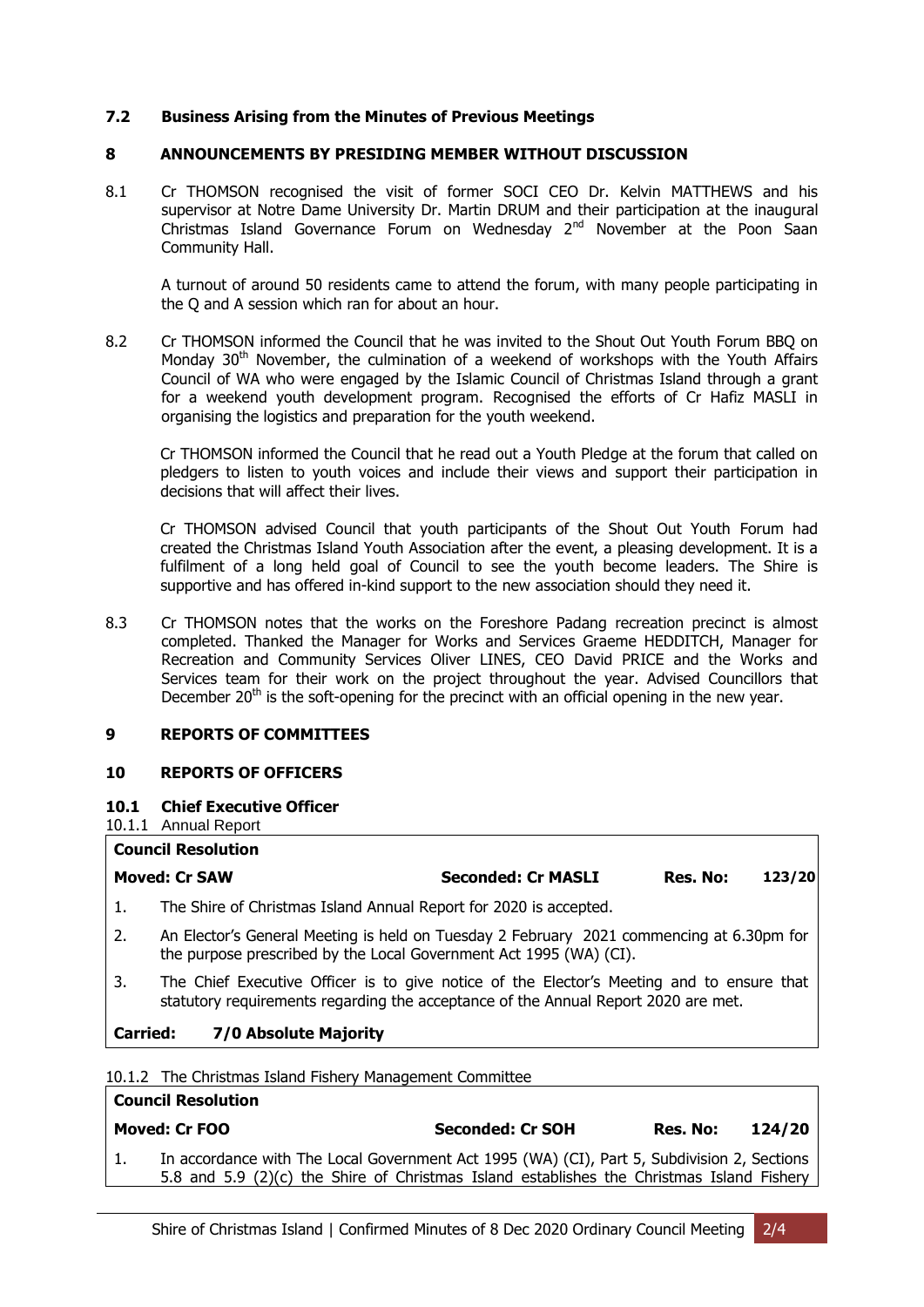Management Committee.

2. The composition of the committee is:

Cr Gordon THOMSON, Cr Azmi YON and Cr Kelvin LEE as the Councillor representatives, the CEO and Manager for Governance, Research Policy and Grants as the employee representatives, Shazmin ROSLI, Jauhar JAMIL, Eijas RAZAK, Kelana ARSHAD and Mark ROCHFORT as the community representatives on the Christmas Island Fishery Management Committee'.

3. The Terms of Reference of the Christmas Island Fishery Management Committee is:

"To inform and advise the Shire and the Christmas Island Community on Fishery Management issues, direction, policy and where appropriate alternative direction to the proposed CI Draft Fisheries Ordinance 2020."

#### **Carried: 7/0 Absolute Majority**

#### <span id="page-5-0"></span>**10.2 Manager Finance & Administration**

10.2.1 Schedule of Accounts - November 2020 **Council Resolution Moved: Cr YON Seconded: Cr LEE Res. No: 125/20** That Council approves the expenditure as presented in November 2020 Schedule of Accounts

**Carried: 7/0**

**Council Resolution**

#### 10.2.2 Financial Statements - November 2020

| -------------------    |                         |          |        |
|------------------------|-------------------------|----------|--------|
| <b>Moved: Cr MASLI</b> | <b>Seconded: Cr LEE</b> | Res. No: | 126/20 |

That Council receives the Financial Statements of November 2020 for the Municipal Fund.

**Carried: 7/0**

#### <span id="page-5-1"></span>**10.3 Manager Community/Recreation Services & Training**

#### <span id="page-5-2"></span>**10.4 Manager Works, Services & Waste**

#### <span id="page-5-3"></span>**10.5 Manager Governance, Research, Policy & Grants**

10.5.1 Draft SOCI JSCNCET 2020 Submission

#### **Council Resolution**

| Moved: Cr FOO | <b>Seconded: Cr SAW</b> | Res. No: | 127/20 |
|---------------|-------------------------|----------|--------|
|               |                         |          |        |

That Council review the Draft submission to the Joint Standing Committee on the National Capital and External Territories' Inquiry into the Availability and access to enabling communications infrastructure in Australia's external territories 2020 for finalisation before 27th January 2021.

#### **Carried: 7/0**

**Council Resolution**

10.5.2 Ratings Consultant Engagement

| совнен кезонистоп                                                                                   |                         |          |        |
|-----------------------------------------------------------------------------------------------------|-------------------------|----------|--------|
| <b>Moved: Cr MASLI</b>                                                                              | <b>Seconded: Cr SOH</b> | Res. No: | 128/20 |
| That Council utilise the endorsed Council Purchasing Policy to go to market in the first quarter of |                         |          |        |
| 2021 for an independent Ratings Consultant to assist in the Local Planning Strategy Review.         |                         |          |        |

**Carried: 7/0**